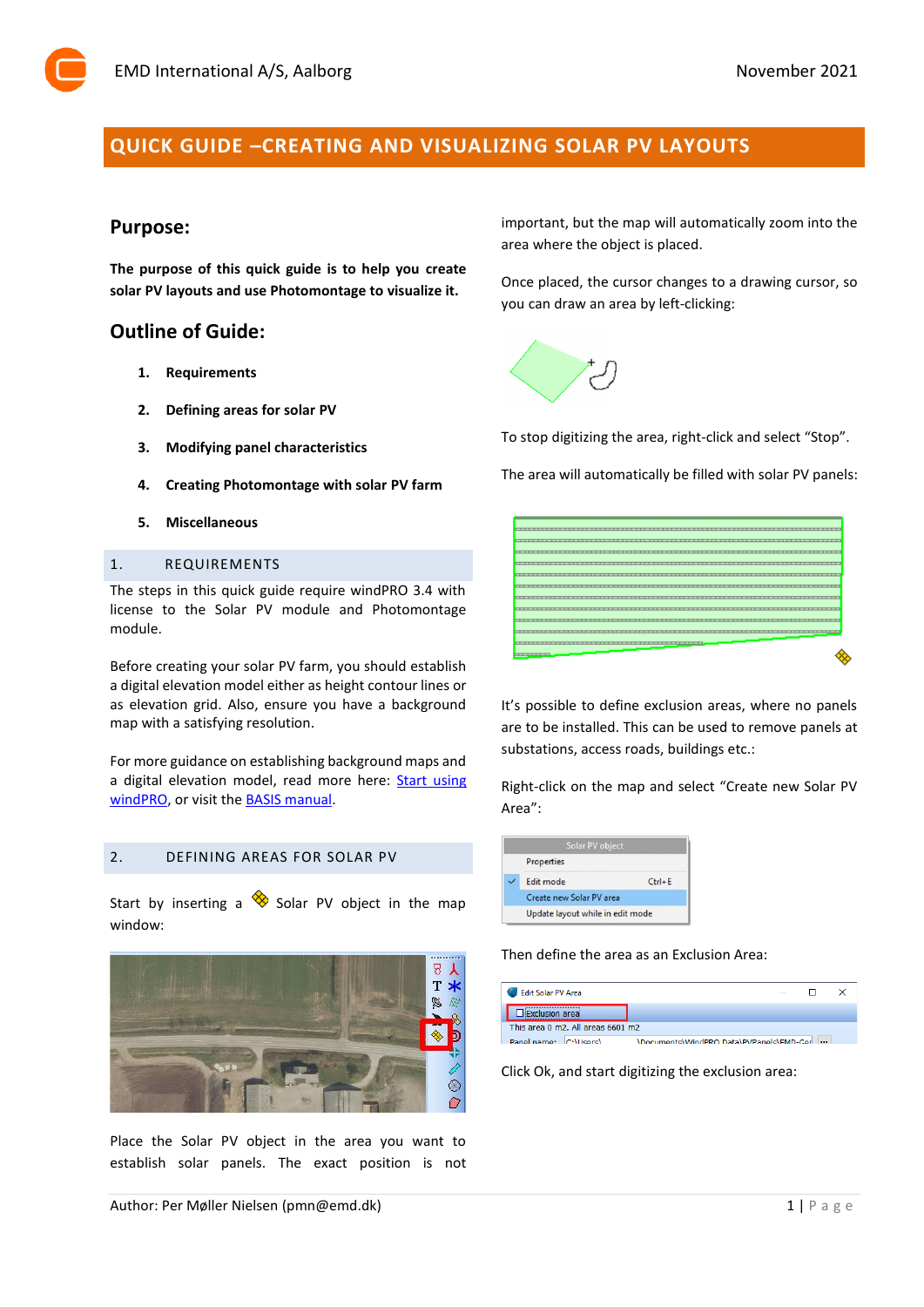## **QUICK GUIDE – Creating and Visualizing Solar PV Layouts**



Multiple PV areas and Exclusion areas can be created within the same Solar PV object. Each area can have different properties to the panel layout and visual design.

The properties of each area can be seen in the status window which appears above the map when inserting the Solar PV object:

| <b>Calculation Setup</b><br>Solar PV Object: Solar PV (3)                             |                       |
|---------------------------------------------------------------------------------------|-----------------------|
|                                                                                       | <b>Update results</b> |
| <b>Update SELECTED area</b><br>Area:<br>Area <sub>2</sub>                             |                       |
| This area/All areas: 1.1/1.1 ha, 2104/2104 panels, 38/38% GCR, 631.2/631 kW           |                       |
| C:\Users\pmn.EMD\Documents\WindPRO Data\PVPanels\2021\EMD-<br>Panel name:             |                       |
| Panel orientation:<br>O Portrait<br>⊙ Landscape                                       |                       |
| Table design:<br>Horizontal:<br>2 Vertical:<br>3.92x1.98m<br>$\overline{2}$<br>Design |                       |
| Preview table<br>180.0<br>Azimuth (°):<br>Row spacing (m):<br>5.00<br>m               |                       |
| Tilt angle $(°)$ :<br>39.5<br>Ground clearance (m):<br>Shading visualizer<br>0.40<br> |                       |
| $\Box$ Tracking<br>$\Box$ Use reference panel for calculation<br>$\cdots$             |                       |
| $\Box$ Bifacial<br>Take Albedo from calculation setup<br>Albedo:<br>$0.20$            |                       |
| □ Show substructure                                                                   |                       |
|                                                                                       |                       |
| Objects (0 / 8 / 31) X Calculations (0), Modules X Solar PV Area (3) X                |                       |
| <b>Blank map</b>                                                                      |                       |
| bmi h ( # Zoom 3000<br>pordinate system Geo [deg]-WGS84<br>×                          | " Sel                 |
|                                                                                       |                       |
|                                                                                       |                       |
|                                                                                       |                       |
|                                                                                       |                       |
| ---                                                                                   |                       |
|                                                                                       |                       |
|                                                                                       |                       |
|                                                                                       |                       |
|                                                                                       |                       |
|                                                                                       |                       |

The azimuth follows the general conventions in windPRO: 0 degree is north, 90 degrees is east, 180 south etc. Thus, on the northern hemisphere, 180 degree will make the panels face towards Equator and on the southern hemisphere, 0 degrees will make panels face Equator:



Row spacing is a fixed value (but changeable) regardless of the size of the panels.

The tilt angle of the PV array can be adjusted (where 0° is horizontally flat), along with the azimuth of the rows. The default tilt angle is the "optimal" for the location, giving highest production for a panel free of shading.

When changing any properties in the status window, the impact on the layout can be quickly seen on the map by clicking the Update area button:

| Update SELECTED area |  |
|----------------------|--|
| Update ALL areas     |  |
| Update SELECTED area |  |

If all design parameters shall be used for all areas, the drop down can change the button to "Update ALL areas".

You can switch between the areas from the dropdown:



A PV layout can consist of a number of tables in each row. Each table can contain a number of panels.

windPRO comes with a set of default panel presets:

- EMD-Generic 2021 250W 0.99x1.96Poly 3xBypass.PVPanel EMD-Generic\_2021\_300W\_0.99x1.96Mono\_3xBypass.PVPanel
- EMD-Generic\_2021\_330W\_0.99x1.96Mono\_3xBypass.PVPanel

Each panel dataset contains information about the individual panel's width, height, 3D model, cell type, power etc.

You can also create your own panel presets by clicking the […] button next to the panel preset and select "New":



Input information about the panels outer size and select a visual 3D model from the windPRO Collada folder or create your own .dae file in, for example SketchUp.

| <b>Edit Solar Panel</b>        |                            |                          |                                                                         |
|--------------------------------|----------------------------|--------------------------|-------------------------------------------------------------------------|
|                                |                            |                          |                                                                         |
| Panel Name:                    | <b>New Panel</b>           |                          |                                                                         |
| Panel Type:                    | Monocrystaline             |                          |                                                                         |
| Size (Outer):                  | Long side $(m)$ :<br>1.960 | Short side (m):<br>0.990 |                                                                         |
| Visual data (.dae file):       |                            |                          | C:\Users\pmn.EMD\Documents\WindPRO Data\3D.dae_models\Solar panels\Sola |
| $\cdots$ from                  | $200 \pm 155$              | <b>CONTRACTOR</b>        |                                                                         |
| Tomnoraturo Coofficiont [%/%C] |                            | $-0.460$                 |                                                                         |

The selected .dae file will be scaled to the width and height properties given above.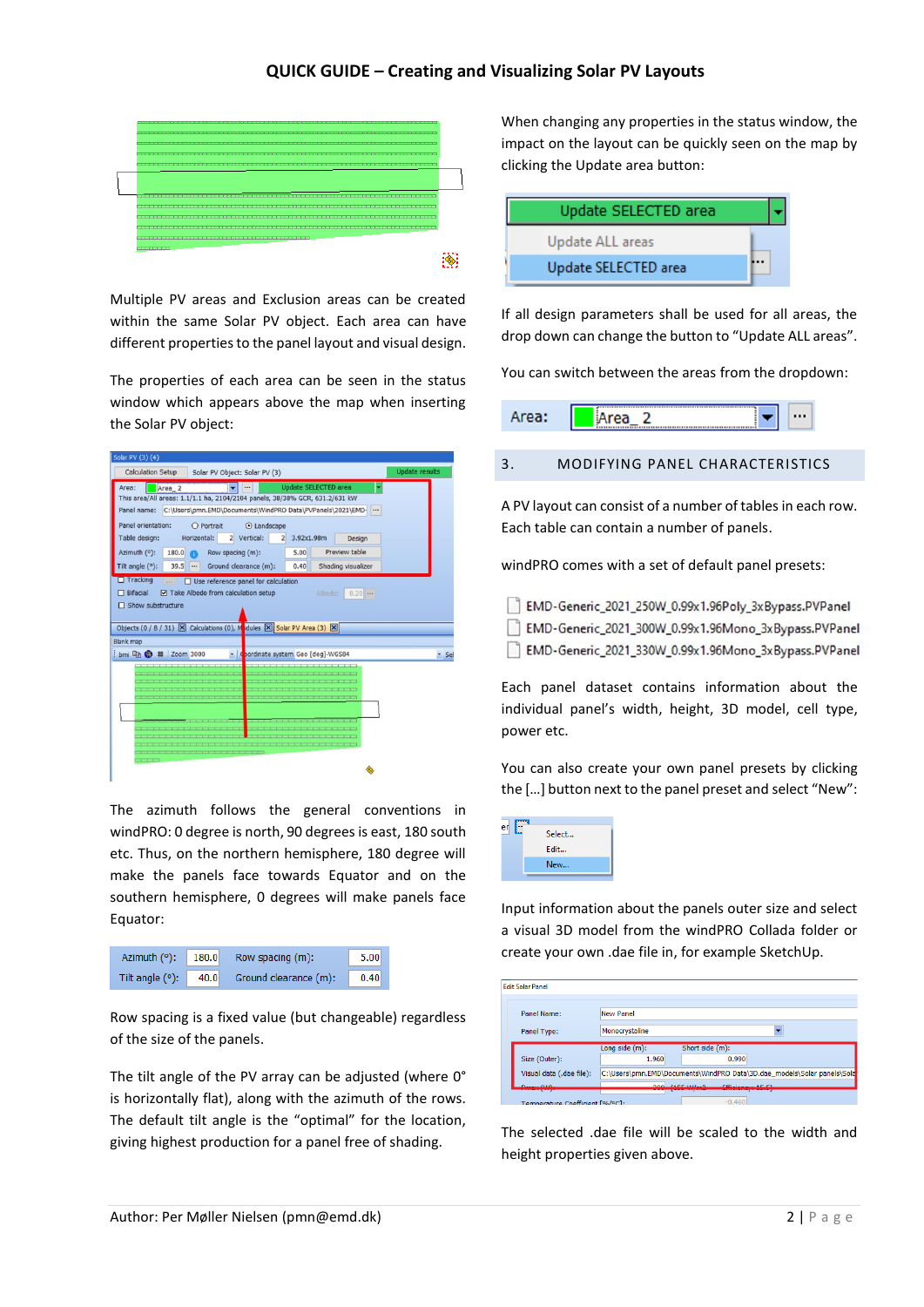Information about the power characteristics of the panel can be ignored for visualization purposes.

Click "Save as…" to save the new panel as a pre-set template:

|                                              | « WindPRO Data > PVPanels                | Search PVP anels<br>Õ<br>$\checkmark$ |                     | م |
|----------------------------------------------|------------------------------------------|---------------------------------------|---------------------|---|
| Organise $\blacktriangleright$<br>New folder |                                          |                                       | 胆子                  | Q |
| $+$ ^<br>Cursors                             | Name                                     | Date modified                         | Type                |   |
| <b>EMD-Example 1</b>                         | EMD-Generic 18 99x196cm mono silicon     | 20/12/2018 10:49                      | <b>PVPANEL File</b> |   |
| In preparation                               | EMD-Generic 18 99x196cm poly silicon p   | 20/12/2018 10:49                      | <b>PVPANEL File</b> |   |
| Octave-4.4.0                                 | EMD-Generic 18 99x196cm thin film lan    | 20/12/2018 10:48                      | <b>PVPANFL File</b> |   |
| ToJV - Copy                                  | EMD-Generic 18 196x99cm mono silicon     | 09/01/2019 11:38                      | <b>PVPANEL File</b> |   |
|                                              | EMD-Generic 18 196x99cm mono silicon     | 10/12/2018 12:22                      | <b>PVPANEL File</b> |   |
| <b>Ga.</b> OneDrive                          | EMD-Generic 18 196x99cm poly silicon I   | 10/12/2018 12:22                      | <b>PVPANEL File</b> |   |
| <b>This PC</b>                               | EMD-Generic 18 196x99cm thin film lan    | 10/12/2018 12:28                      | <b>PVPANFI File</b> |   |
| <b>3D Objects</b>                            | EMD-Generic_18_Monocrystaline.PVPanel    | 07/11/2018 08:44                      | <b>PVPANEL File</b> |   |
| <b>Desktop</b>                               |                                          |                                       |                     |   |
| $\vee$ <<br>Documents<br>圖                   |                                          |                                       |                     |   |
| CA<br>File name:                             | \WindPRO Data\PVPanels\New Panel.PVPanel |                                       |                     |   |
| Save as type:                                | PV Panel (zip) (*.PVPanel)               |                                       |                     |   |

Once saved, you can define how many panels fit into each undividable table in both horizontal and vertical direction:

| Solar PV (3) (4)           |                                                                             |
|----------------------------|-----------------------------------------------------------------------------|
| <b>Calculation Setup</b>   | Solar PV Object: Solar PV (3)                                               |
| Area:<br>Area <sub>2</sub> | Update SELECTED area<br>۰<br>$\cdots$                                       |
|                            | This area/All areas: 1.1/1.1 ha, 2720/2720 panels, 50/50% GCR, 816.0/816 kW |
| Panel name:                | $\Box$<br>\2021\EMD-Generic 2021 300W 0.99x1.96Mono 3xBypass.PVPanel        |
| Panel orientation:         | O Portrait<br>O Landscape                                                   |
| Table design:              | Horizontal:<br>Vertical:<br>19.60x3.96m<br>10<br>4<br>Design                |
| Azimuth (°):<br>180.0      | Preview table<br>6.75<br>Row spacing (m):                                   |

Click "Preview table", to see a 3D model of the table holding a single panel:



You can modify the table to hold, e.g. 2x2 panels:

| Arrange panels in tables: Horizontal: 2 Vertical: |  |  | 2 3.92x1.98m |
|---------------------------------------------------|--|--|--------------|
|                                                   |  |  |              |

And the 3D model is updated:



These undividable tables are used to fill out the digitized solar PV area. Increasing the table size naturally decreases the number of tables fitted to the area. Adding more vertical panels usually requires more row spacing.

The number of panels fitted to the selected area and also all areas can be viewed below, along with Groundcoverage ratio (GCR) and the peak capacity:

| <i>ו</i> ד \ <i>נ</i> ט \ ד ומו | <b>Calculation Setup</b> | Solar PV Object: Solar PV (3) |          |                                                                             |  |
|---------------------------------|--------------------------|-------------------------------|----------|-----------------------------------------------------------------------------|--|
| Area:                           | Area <sub>2</sub>        |                               | $\cdots$ | Update SELECTED area                                                        |  |
|                                 |                          |                               |          | This area/All areas: 1.1/1.1 ha, 2720/2720 panels, 50/50% GCR, 816.0/816 kW |  |

#### 4. ADDING A SUBSTRUCTURE

It is possible to add a mounting rack, or substructure to the table. However, the substructure requires a bit of manual adjustment to fit correctly with the table. Rendering a Photomontage will also take twice as long.

In this example we use a table with just one panel. Click the "Show substructure" checkbox to use the default substructure included in windPRO:



#### Click "Preview table" to see the table with a substructure:

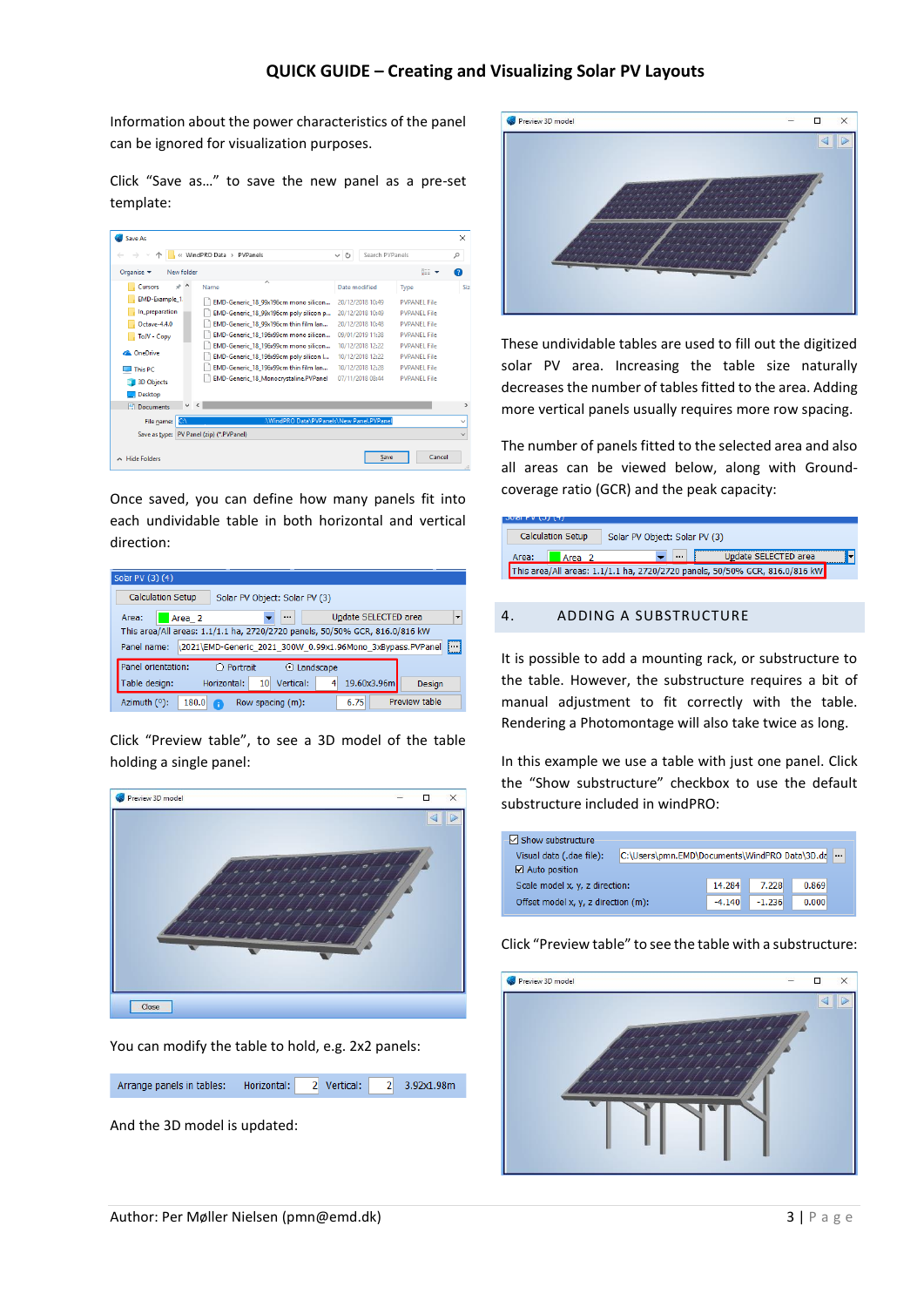## **QUICK GUIDE – Creating and Visualizing Solar PV Layouts**

The substructure and panel are two independent components. If we lower the tilt angle of the panel, the substructure does not automatically adjust:



To fix this, either use "Auto position", or use a .dae model with the correct tilt or use the adjustment options for scale and offset:



### 5. CREATING PHOTOMONTAGE

Open the Photomontage of a calibrated  $\textbf{F}$  Camera object pointing towards the Solar PV area:



Click render:



And now you are done:



#### 6. ADDING FENCES

To visualize access roads and surrounding fences, add a new Line object  $\left[ \bigcirc \right]$  on the map, and set the purpose to "Photomontage" and open "Visual properties:

| Line object (Height Contours: (4)) |                                                      |
|------------------------------------|------------------------------------------------------|
|                                    | Position Layers Data Export Presentation Description |
| Purpose:                           |                                                      |
| Photomontage                       | Visual properties                                    |
|                                    |                                                      |

For a single row chain fence, select "Line treated as area" and set the width 1 (meter), and the Height to e.g. 2 meters. In this visualization example we use the "Fence\_13.3DA" file found in the "3DA Data" folder.

| Line visual properties                           |
|--------------------------------------------------|
|                                                  |
| Width:<br>1                                      |
| $\odot$ Line treated as area                     |
| Area Properties                                  |
| Height:                                          |
| Visual definition file:                          |
| uments\WindPRO Data\3DA Data\Fences\Fence_13.3DA |
|                                                  |

Click OK two times, right click on the map and select "Create new contour" to start digitizing the fence as a line: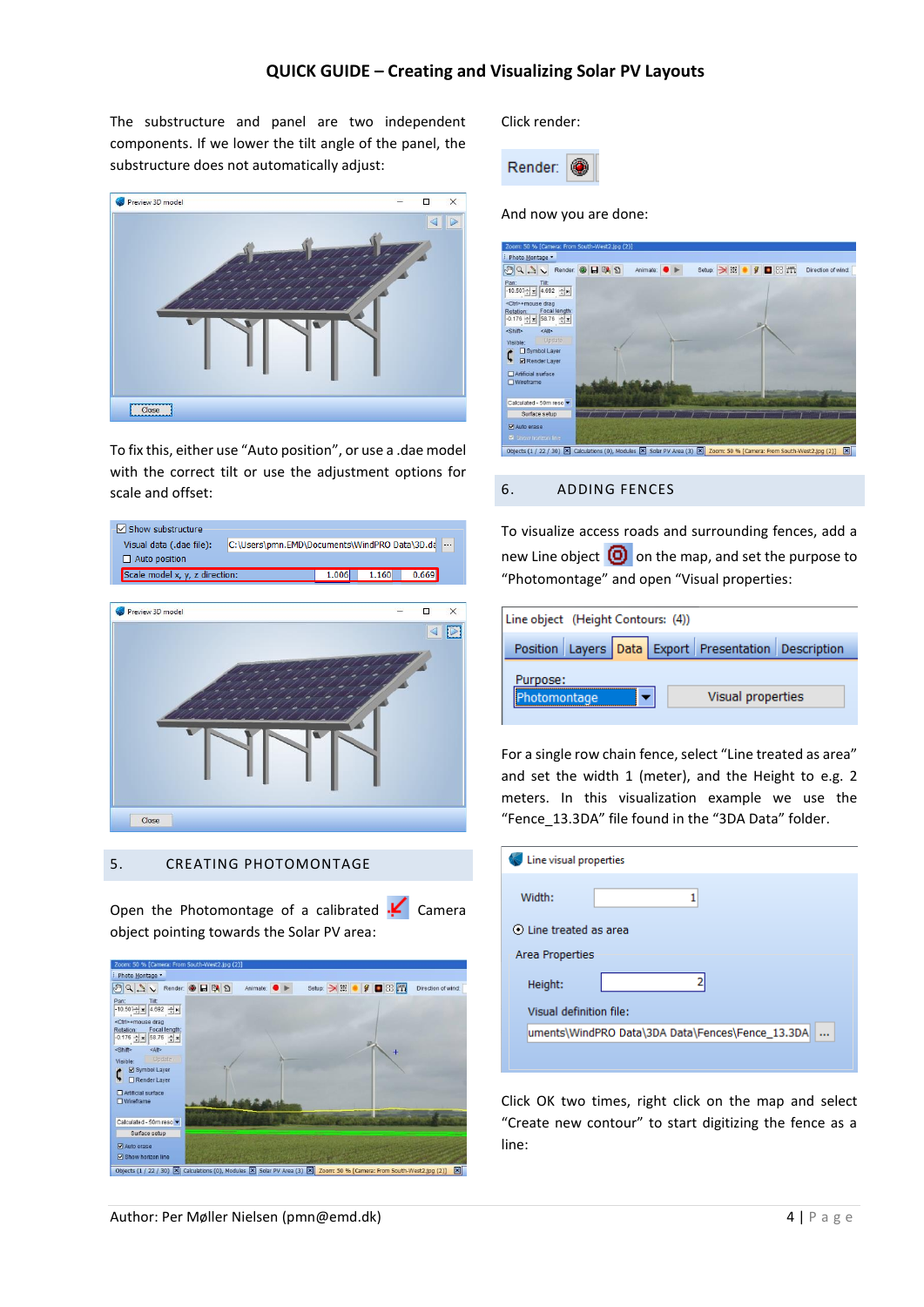## **QUICK GUIDE – Creating and Visualizing Solar PV Layouts**



In the Photomontage tool window, click render:



And now there is also a chain fence:



### 7. ADDING ACCESS ROADS

Adding an access road is very similar to adding a fence.

Insert a new Line object  $\bigcirc$  on the map.

Set the purpose to "Photomontage" and open "Visual Properties":

| Line object (Height Contours: (4)) |                                                      |
|------------------------------------|------------------------------------------------------|
|                                    | Position Layers Data Export Presentation Description |
| Purpose:<br>hotomontage            | Visual properties                                    |

This time select "Line treated as road", and select a desired bitmap and road width:

| Width:                  |                                                      |
|-------------------------|------------------------------------------------------|
| O Line treated as area  |                                                      |
| Area Properties         |                                                      |
| Height:                 | 10                                                   |
|                         |                                                      |
| Visual definition file: |                                                      |
|                         |                                                      |
|                         |                                                      |
| tine treated as road    |                                                      |
| Road Properties         |                                                      |
| <b>Bitmap file:</b>     |                                                      |
|                         | :uments\WindPRO Data\3DA Data\Roads\Roads_02.bmp<br> |

Click OK twice and start digitizing the access road (red):



In the Photomontage tool window, click render:



And now there is also an access road: